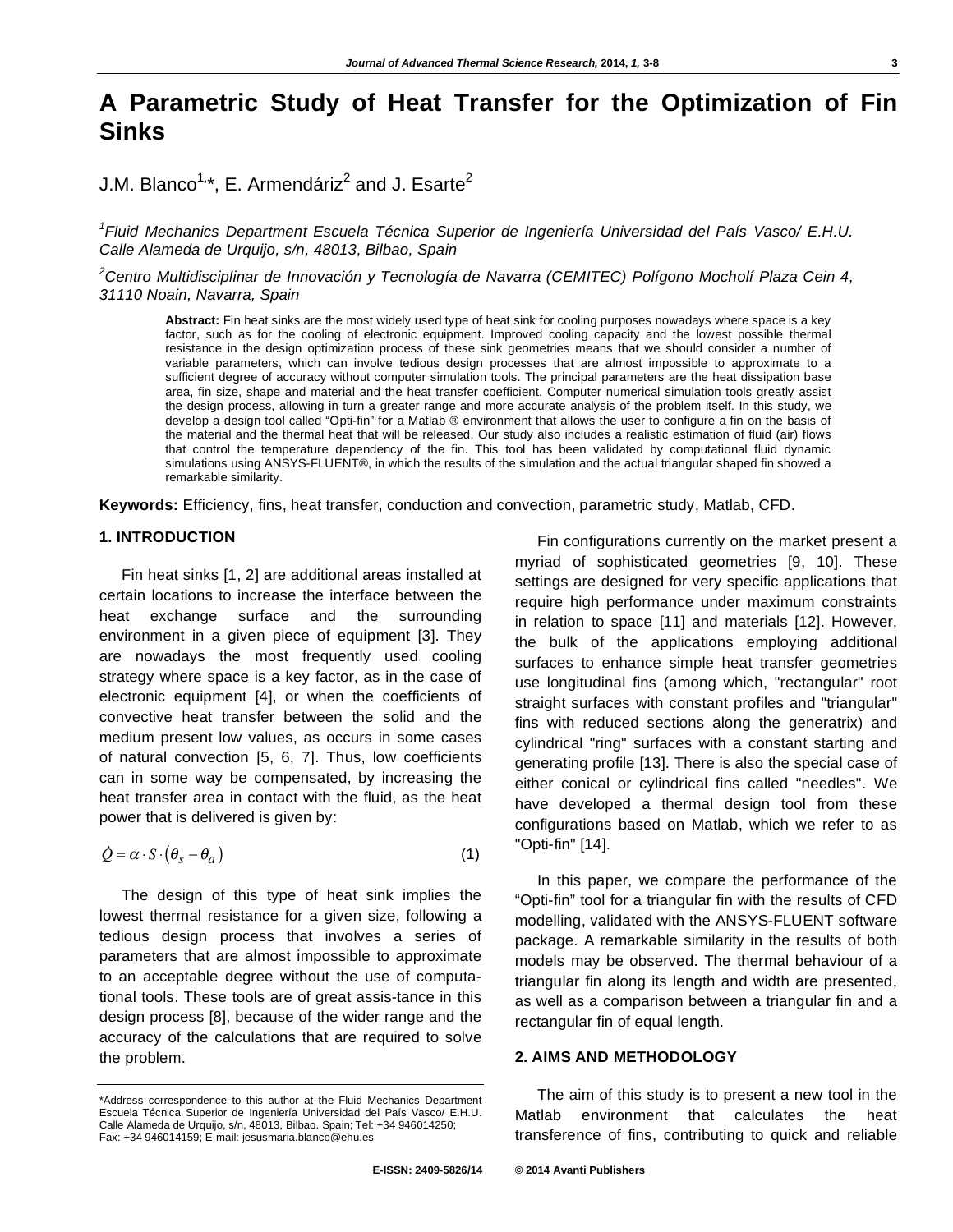design techniques. The "Opti-fin" tool is able to describe the thermal behaviour of rectangular, triangular and annular fins, although the triangular profile of fins are examined in the present work, so that the influence of design parameter variations on their effectiveness and in terms of thermal power and dissipation may be analyzed.

We used an analytical formulation of the heat transfer phenomena for the development of this tool [15, 16]. The basic assumptions of this formulation should be borne in mind by the user when assessing its usefulness.

# **3. NUMERICAL MODEL FORMULATION**

The "Opti-Fin" tool is capable of estimating the temperature field, power dissipation, and the efficiency of a triangular fin, the basic parameters [17] of which are shown below in Figure **1**.



**Figure 1:** Geometric parameters of the triangular fin.

The basic geometric parameters of this fin are the width of its base "W", height "L" and depth "H". The following assumptions apply in this study:

- Forced air convection across the periphery and the tip of the fin.
- The fin material is aluminium.
- The temperature at the base of the fin is fixed.
- Fin depth is constant.
- The fin is thin enough to consider unidirectional flow.
- Heat losses from the sides of the fin are ignored.

As shown in the figure below, the exchange surface of the fin, is a function of "x",

$$
S_x = 2 \cdot H \cdot x \cdot \sqrt{1 + \left(\frac{W}{2 \cdot L}\right)^2} = 2 \cdot H \cdot x \cdot f \tag{2}
$$

where, f is the geometric factor of the triangular fin. Therefore, if  $x = L$ , the overall upper and lower (S) exchange surface and the surface power  $(S_0)$  may be respectively defined as:

$$
S = 2 \cdot H \cdot L \cdot f \tag{3}
$$

$$
S_O = W \cdot H \tag{4}
$$

## **3.1. Temperature Field**

The Biot number is defined as:

$$
Bi = \frac{\alpha \cdot L_c}{\lambda} \tag{5}
$$

Where  $L_c$  is the characteristic length of the fin, which is commonly defined as the volume divided by the surface area of the body.In our case, the value of the Biot number, smaller than 0.1 implies that the heat conduction inside the body is much faster than the heat convection away from its surface, so temperature gradients are negligible inside of it. According to this, the temperature field along a triangular body (fin), is defined by the expression [18]:

$$
\frac{d^2\beta}{dX^2} + \frac{1}{X} \cdot \frac{d\beta}{dX} - \frac{\varphi^2}{4} \cdot \frac{\beta}{X} = 0
$$
 (6)

Where:

$$
\beta = \frac{\theta - \theta_a}{\theta_0 - \theta_a} \tag{7}
$$

$$
\varphi = \sqrt{\frac{8 \cdot \alpha \cdot f \cdot L^2}{\lambda \cdot W}}
$$
\n(8)

$$
X = \frac{x}{L} \tag{9}
$$

Solving the second-order differential equation and applying the appropriate boundary conditions, the following expression for the temperature field is obtained:

$$
\beta = \frac{I_0\left(\varphi \cdot \sqrt{X}\right)}{I_0\left(\varphi\right)}\tag{10}
$$

Where  $I_0$  is the modified Bessel function of the first kind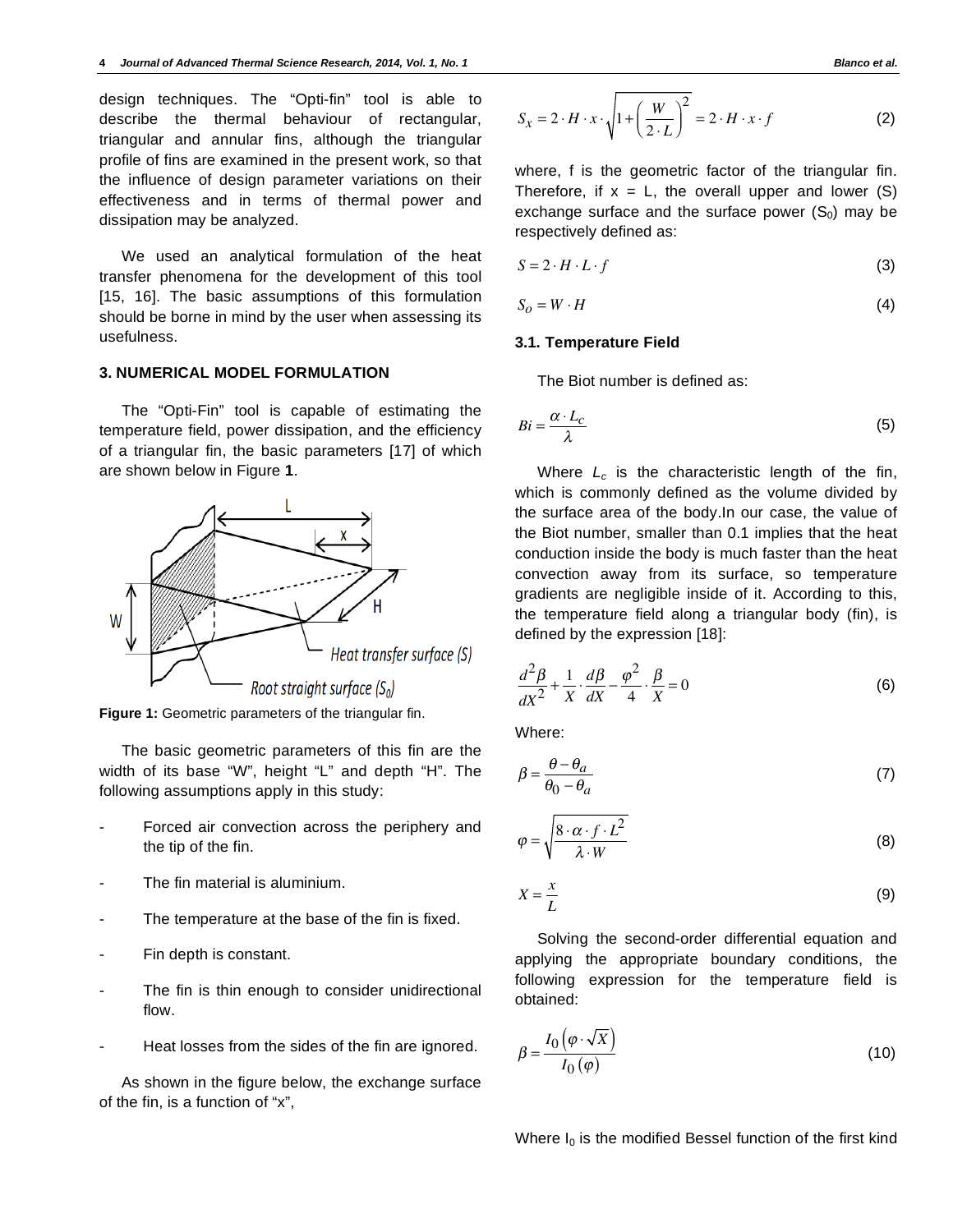of order zero.

# **3.2. Thermal Power Dissipated**

The thermal power dissipated by the triangular fin is given by the following expression:

$$
\dot{Q} = -\lambda \cdot S_0 \cdot \left(\frac{d\beta}{dX}\right)_{X=L} = \dots = -\frac{2 \cdot f \cdot a \cdot L \cdot \alpha}{\varphi} \cdot 2 \cdot \frac{I_1(\varphi)}{I_0(\varphi)} \cdot (\theta_0 - \theta_a) \tag{11}
$$

Where  $I_1$  is the modified Bessel function of the first kind of order one.

#### **3.3. Efficiency**

Finally, the yield of a triangular shaped fin is given by the expression:

$$
\eta = \frac{2}{\varphi} \cdot \frac{I_1(\varphi)}{I_0(\varphi)}\tag{12}
$$

## **4. VALIDATION OF THE TOOL THROUGH CFD**

#### **4.1. Building the CFD Model**

The results of the tool developed in Matlab were compared with those from CFD simulation using the ANSYS-Fluent [19] software package for validation purposes. An aluminium fin with a triangular profile, a base length of  $L = 50$  mm and a width of  $W = 3$  and 10 mm was chosen, as an example. The boundary conditions for air and body of the fin are:

- Ambient temperature  $\theta_a = 25$  °C.
- Temperature at the base of the fin  $\theta_0 = 80$  °C.
- Outer convection coefficient  $\alpha = 10$  W/m<sup>2</sup> K.
- Thermal conductivity of aluminium  $\lambda = 146$  W/m *K*.

#### **4.2. Sensitivity Analysis**

A sensitivity analysis for the mesh was first performed, including the study of 8 meshes with a different design to ensure grid independence. The mesh sizes are shown in Table **1**. The starting mesh has a minimum element size of 0.05 mm and a maximum size of 1 mm. The final mesh has a minimum element size of 0.005mm and a maximum size of 0.01mm.

In all cases, the variation of the average temperature of the fin was monitored. Element size decreased until no change was observed in the temperature. In Table **1**, design point DP 1 represents the starting coarse mesh and design point DP 8 shows the optimized mesh.

**Table 1: Sensitivity Analysis for the Mesh** 

| Design          | <b>Min Size</b> | <b>Max Size</b> |
|-----------------|-----------------|-----------------|
| point           | (mm)            | (mm)            |
| DP <sub>1</sub> | 0.05            | 1               |
| DP <sub>2</sub> | 0.04            | 0.8             |
| DP <sub>3</sub> | 0.03            | 0.6             |
| DP <sub>4</sub> | 0.02            | 0.4             |
| DP <sub>5</sub> | 0.01            | 0.2             |
| DP <sub>6</sub> | 0.009           | 0.18            |
| DP <sub>7</sub> | 0.008           | 0.16            |
| DP <sub>8</sub> | 0.005           | 0.01            |

Figure **2** shows a detail of the cells for two of the different meshing schemes. The number of cells in the coarser mesh (Figure **2a**) was about 373, while in the optimized mesh (Figure **2b**) it reached 31,677 cells.

The CFD analysis was performed in 2D, in double precision with a third-order discretization for the energy equation.



**Figure 2:** Detail of the cells in the CFD models, **a**) Starting mesh, **b**) Final mesh.



**Figure 3:** Evolution of the average temperature of the fin by size of element.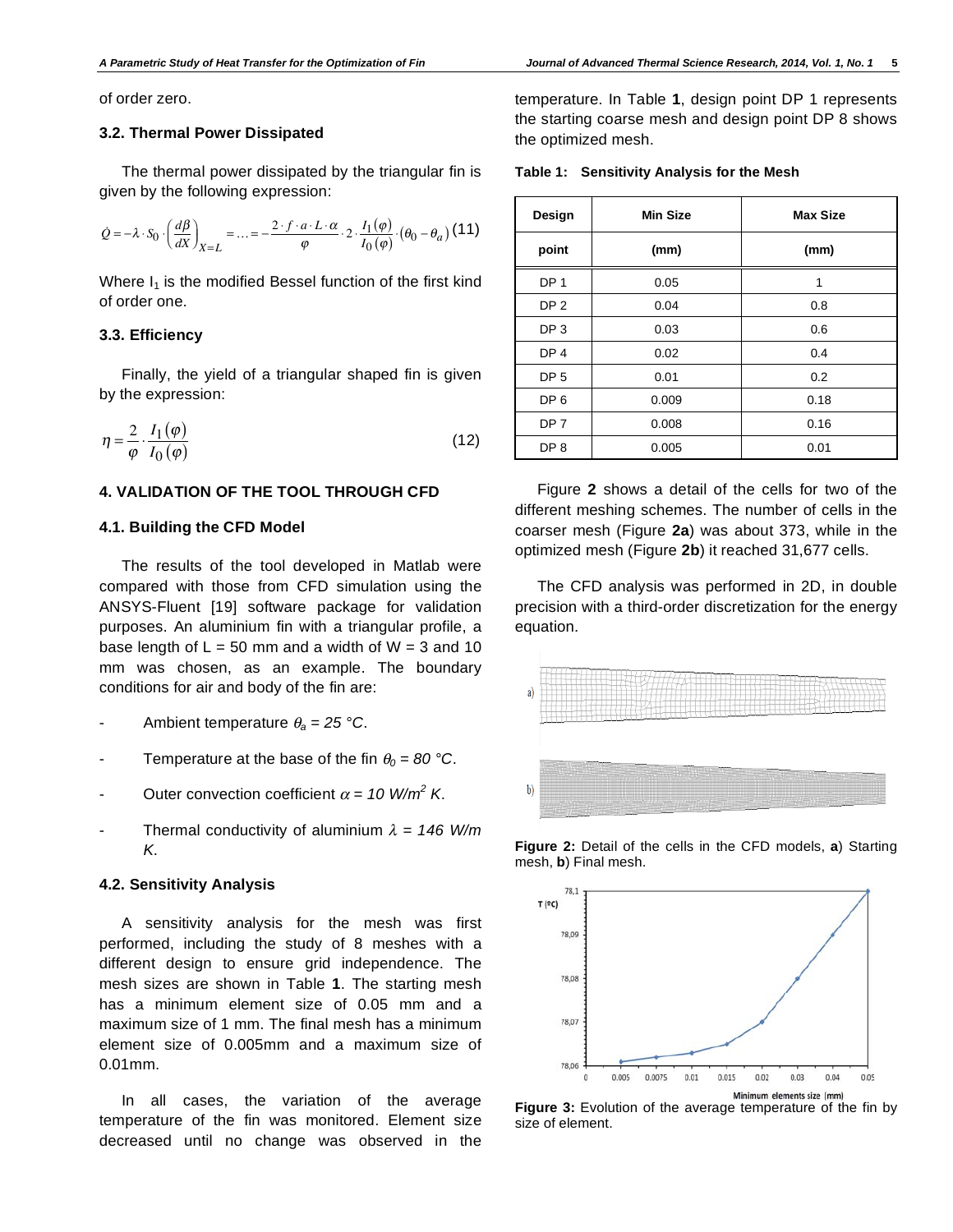Figure **3** shows the evolution of the average temperature on the fin by the size of each element. Little variation in the average temperature of the fin may be observed for values lower than the minimum size of 0.02mm.

It was decided to use a minimum element mesh size of 0.01mm for comparison and validation of the results obtained with the "Opti-fin" tool.

#### **4.3. Set-up of the Experiments**

Under these conditions and using the ANSYS - Fluent CFD software, the variations in the surface temperature of the fin were analyzed for two different fin widths of  $W = 3$ mm and 10mm. respectively along their length. The geometric details of the fins are shown in Figure **4**.



**Figure 4:** Fin geometries studied,  $\mathbf{a}$ ) W = 3mm and  $\mathbf{b}$ ) W = 10mm.

The temperature field provided by the CFD model for this configuration is outlined in Figure **5** for fin widths of 3 and 10 mm. respectively.



**Figure 5:** Detail of the CFD surface fin temperatures for W = 3 and 10 mm. respectively.

While the final comparative temperature outputs through *Fluent* and *Opti-fin* for W = 3 and 10 mm. respectively are depicted in Figure **6**.

It is evident from the above Figures that the "Optifin" tool accurately predicts the temperature distribution on the surface. The temperature prediction error at the tip of the fin decreases as the W / L ratio increases. In the case of  $W = 3$ mm (W/L = 0.06), the difference is 2 °C while the difference is reduced to 0.4 ºC in the case of  $W = 10$ mm (W/L = 0.2). The maximum deviation stands at around 3%, which validates the "Opti-fin" tool.



**Figure 6:** Temperature distributions in fluent and *Opti-fin* for W = 3 and 10 mm. respectively.

After checking the validity of the tool, the effect of base width and length on heat transfer was studied in the context of the triangular fin.

# **5. RESULTS**

The results obtained for a triangular fin under different geometrical configurations are shown, so as to assess the effect of its capacity on heat dissipation.

#### **5.1. Effect of Variations in Width "W"**

Both the length  $L = 50$  mm and the depth  $H = 450$ mm of the fin are considered fixed for this analysis, so the independent variable is the width W. In Figure **7**, the efficiency of the fin is shown from the base to the tip under thermal conditions of 80 °C at the base, at an ambient temperature of 25 °C.



**Figure 7:** Effect of fin width on efficiency.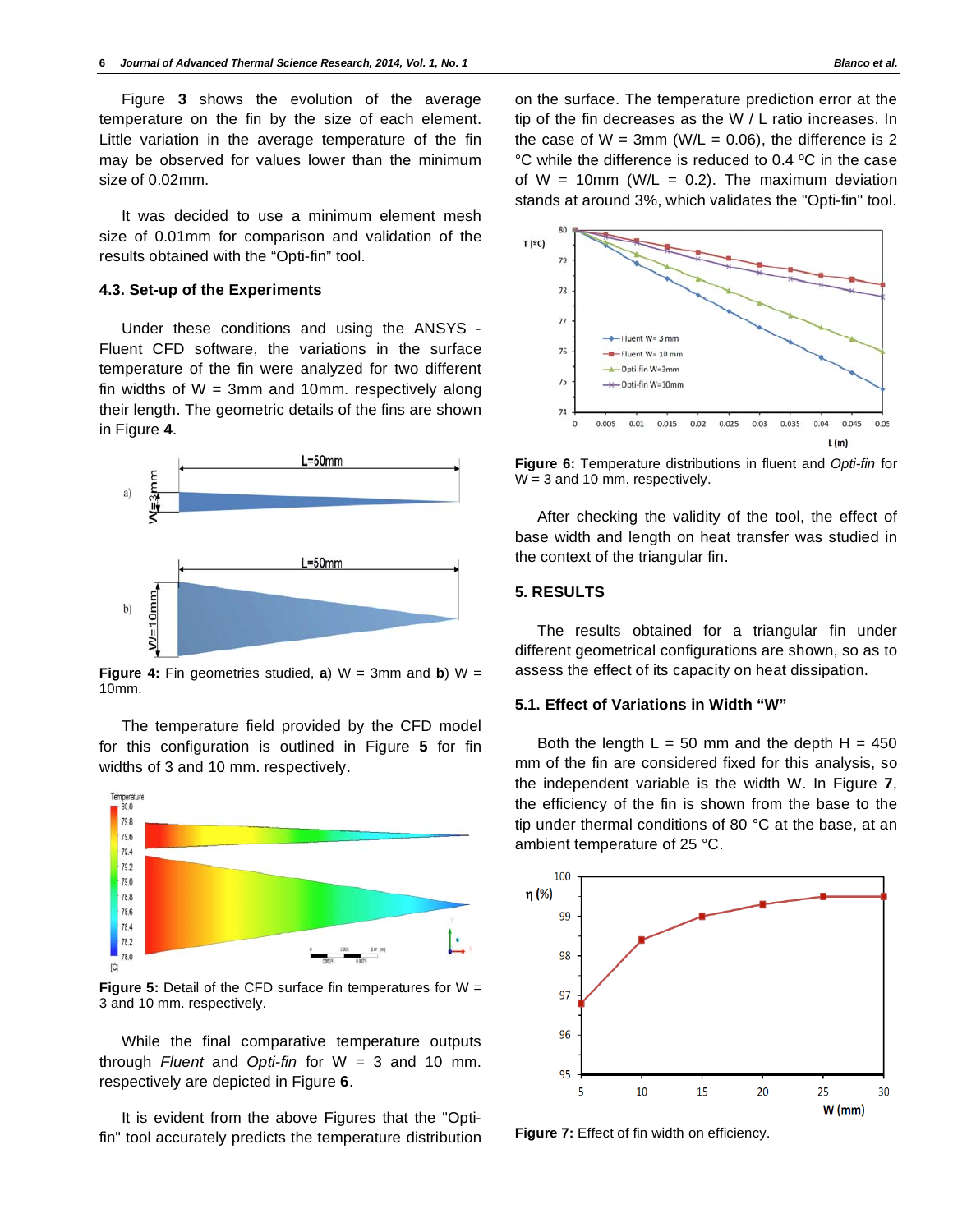It may be observed that a wider fin width, leads to greater the efficiency [20, 21]. However from a certain width (15 mm in this case), the increase in efficiency is negligible. Therefore,  $W = 15$ mm may be considered the width limit.

#### **5.2. Effect of Variations in Length "L"**

In this case, three lengths were analyzed: 50, 70 and 100 mm for a fin width of  $W = 5$ mm and a depth of H = 450 mm. The results are shown in Figure **8**, where we can see the surface temperature for the abovementioned lengths.



**Figure 8:** Surface temperature of the fin for L = 50, 70 and 100 mm. respectively.

As the fin length increases, the temperature at its tip is reduced, so that the dissipated power is also slightly reduced. Increased length is therefore related to decreased efficiency [22], as shown in Table **2**.

**Table 2: Effect of Fin Length on Dissipated Power** 

| $L$ (mm) | $\dot{Q}$ (W) |
|----------|---------------|
| 50       | 95.13         |
| 70       | 95.05         |
| 100      | 95            |

#### **5.3. Comparative Rectangular VS. Triangular Fin**

A design decision between either a rectangular or a triangular fin often arises when designing a heat sink. In this section, the relative efficiencies of both configurations are compared for a length  $L = 50$  mm with the same outer surface "S" of the heat exchange. Figure **9** shows how the temperature at the tip of the rectangular fin is lower than that of the triangular fin. These results point to the increased thermal resistance

of the rectangular shape as opposed to the triangular shape with the same exchange surface.



**Figure 9:** Surface temperature distribution for rectangular and triangular fin respectively.

The efficiency of the triangular fin is 1.04 times greater than that of the rectangular fin:

$$
\frac{\eta_T}{\eta_R} = 1.04\tag{13}
$$

#### **CONCLUSIONS**

The following conclusions can be outlined from this study:

The "Opti-Fin" tool under predicts temperature values by a maximum of 3% with regard to the results obtained by CFD with ANSYS FLUENT; a result that, in our opinion, validates its use as a design tool.

As has been shown, it is a simple and quick tool for the optimal design of fins with effective results.

Comparative studies have been conducted to evaluate the influence of the different parameters of the fin (such as width and length) on the performance of the fin in terms of cooling capacity.

Furthermore, the effect of fin shape (triangular versus rectangular) on efficiency was compared, with better results for the triangular rather than the rectangular shape with the same heat-exchange outer surface.

#### **ACKNOWLEDGEMENTS**

Authors are deeply grateful to the Basque Government, which gave financial support to this research through project IT781-13, and to the CEMITEC FOUNDATION, for their guidance and invaluable help at all times in the arduous process of the data acquisition.